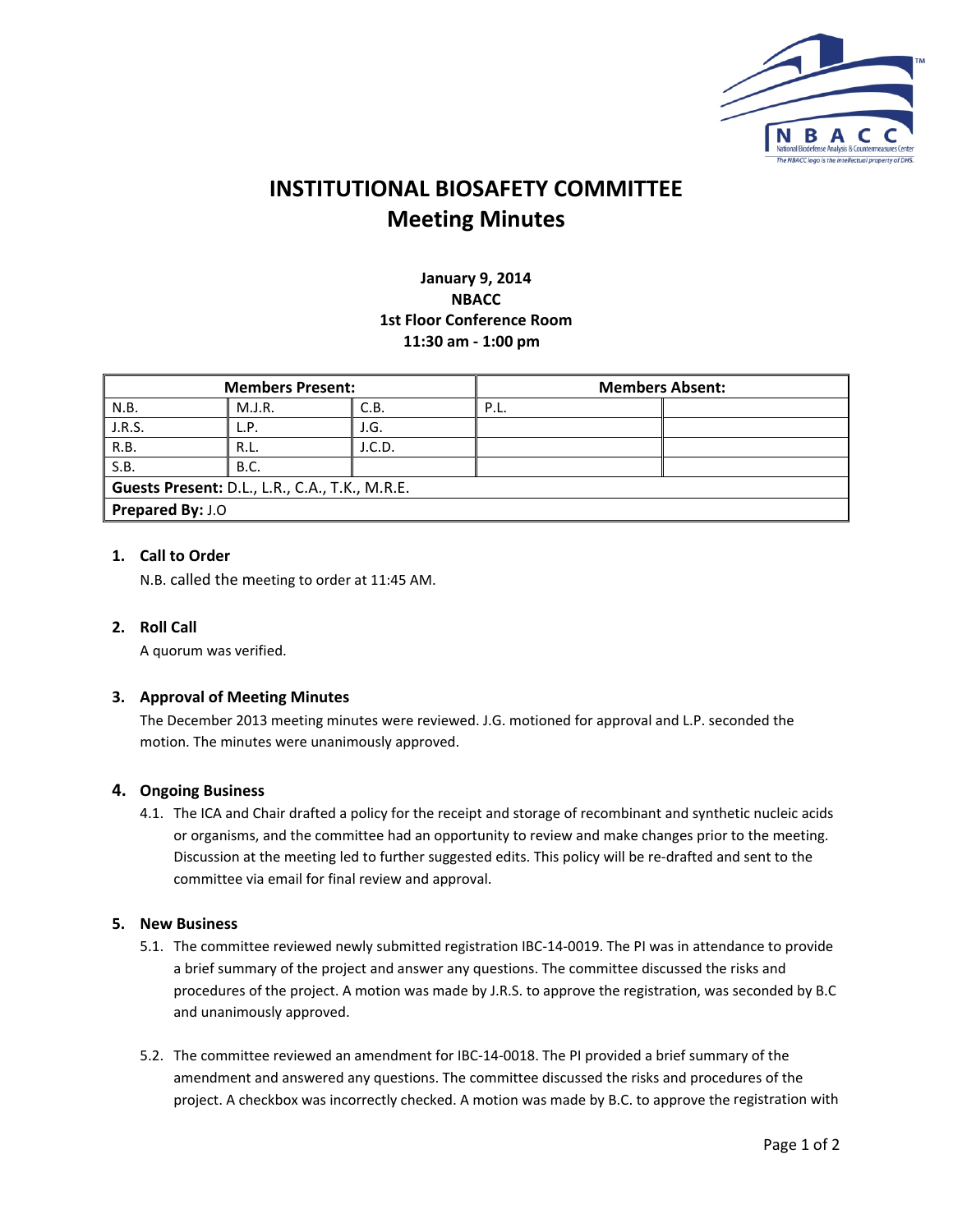the checkbox modified and this was seconded by M.J.R. The committee unanimously approved with one recusal.

5.3. The committee discussed the potential need for a policy regarding the review of IBC Registrations for which additional security is required. After discussion of the possible benefits and disadvantages, the committee decided that a policy regarding this process would not be necessary, and any administrative requirements could be added to the IBC SOP.

#### **6. Training**

N/A

## **7. Action Items**

7.1. The ICA and IBC Chair will re-draft the rDNA receipt and storage of recombinant and synthetic nucleic acids or organisms policy for review by the committee.

### **8. Housekeeping Items**

8.1. Next meeting is scheduled for Thursday, January 23, 2014, 11:30-1:00, NBACC Building.

#### **9. Adjourn**

The meeting was adjourned at 1:03pm.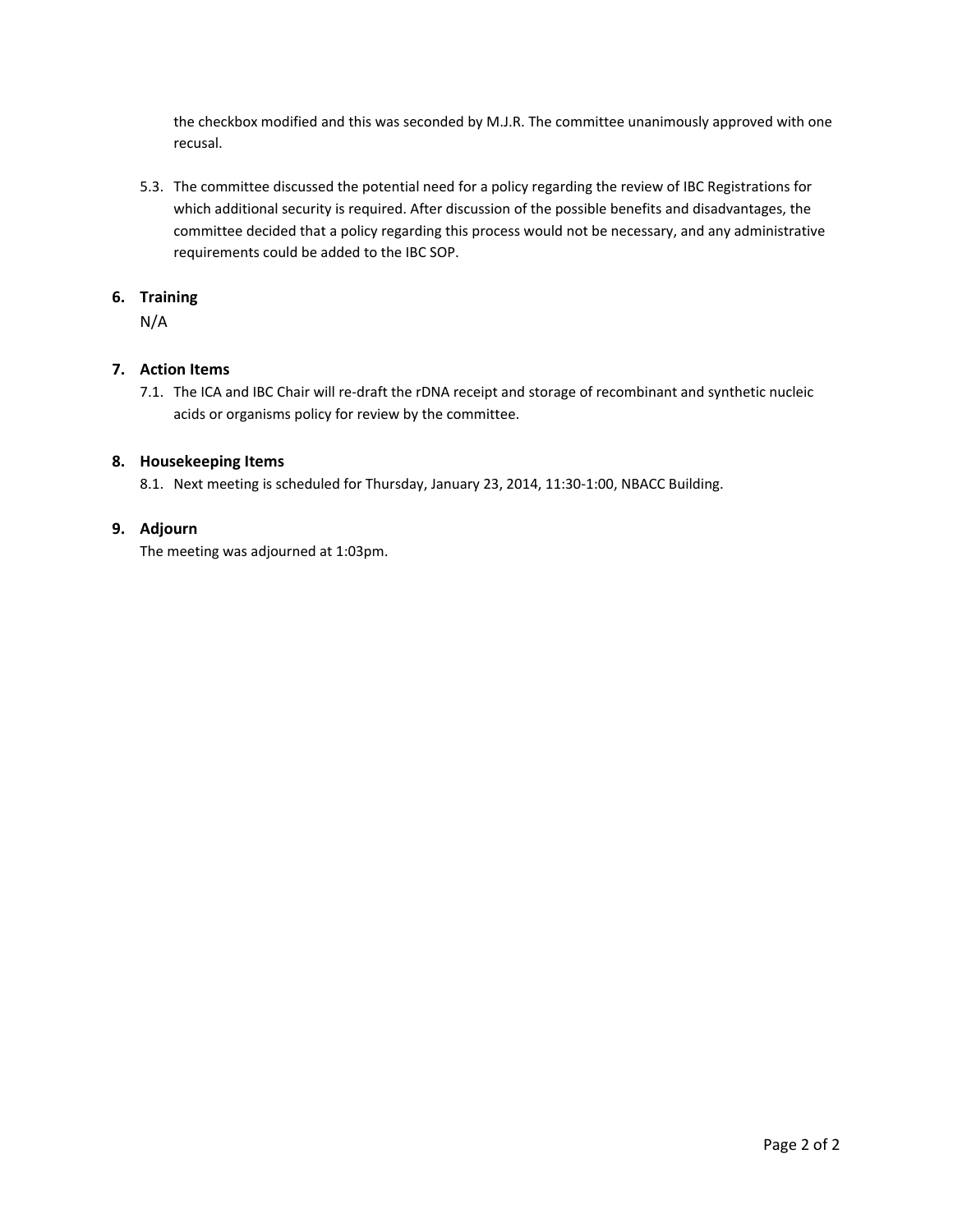

**February 27, 2014 NBACC 1st Floor Conference Room 11:30 am ‐ 1:00 pm**

| <b>Members Present:</b>       |        |      | <b>Members Absent:</b> |  |  |
|-------------------------------|--------|------|------------------------|--|--|
| N.B.                          | M.J.R. | C.B. | P.L.                   |  |  |
| J.R.S.                        | L.P.   |      | <b>B.C.</b>            |  |  |
| R.B.                          | I.C.D. |      | R.L.                   |  |  |
| S.B.                          | J.G.   |      |                        |  |  |
| <b>Guests Present: B.K.J.</b> |        |      |                        |  |  |
| Prepared By: J.O              |        |      |                        |  |  |

#### **1. Call to Order**

N.B. called the meeting to order at 11:40 AM.

#### **2. Roll Call**

A quorum was verified.

#### **3. Approval of Meeting Minutes**

The January 2014 meeting minutes were reviewed and approved via email on January 13, 2014. They have undergone the sensitivity review process and are uploaded onto BNBI's website.

#### **4. Ongoing Business**

4.1. The draft policy for the receipt and storage of recombinant and synthetic nucleic acids or organisms was modified after the January IBC meeting to incorporate the committee's suggestions. This version was reviewed at the meeting. M.J.R motioned to approve the policy with the edits and this motion was seconded by J.C.D. The committee unanimously approved the policy.

#### **5. New Business**

5.1. The committee reviewed newly submitted registration IBC‐14‐0021. The PI was in attendance to provide a brief summary of the project and answer any questions. The committee discussed the risks and procedures of the project. A few minor suggested changes and clarifications were requested by the committee. A motion was made by J.G. to require modifications to secure approval of the registration and for the modifications to be returned to the Vice Chair for review. This motion was seconded by M.J.R. and unanimously approved with one recusal.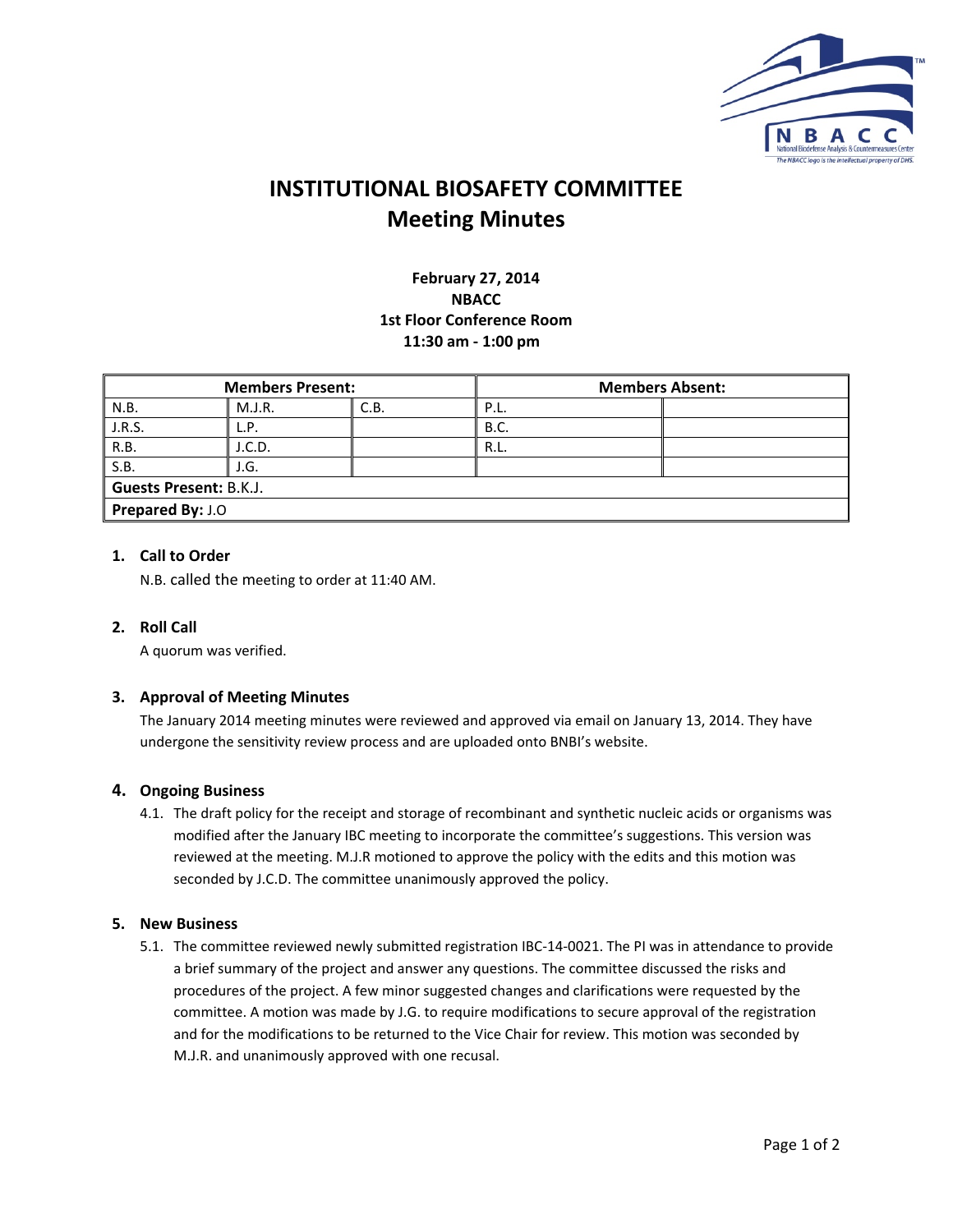- 5.2. The Chair informed the committee of IBC Registration IBC‐14‐0020 which was reviewed by the Vice Chair and deemed exempt on January 27, 2014.
- 5.3. S.B. presented a training opportunity to the committee. The Chesapeake Area Biological Safety Association (ChABSA) is holding a technical seminar with an NIH representative. The details were discussed and committee members were encouraged to contact the ICA if they were interested in registering.

#### **6. Training**

N/A

## **7. Action Items**

7.1. The ICA will finalize and distribute the newly approved policy.

#### **8. Housekeeping Items**

8.1. Next meeting is scheduled for Thursday, March 27, 2014, 11:30-1:00, NBACC Building.

### **9. Adjourn**

The meeting was adjourned at 12:20pm.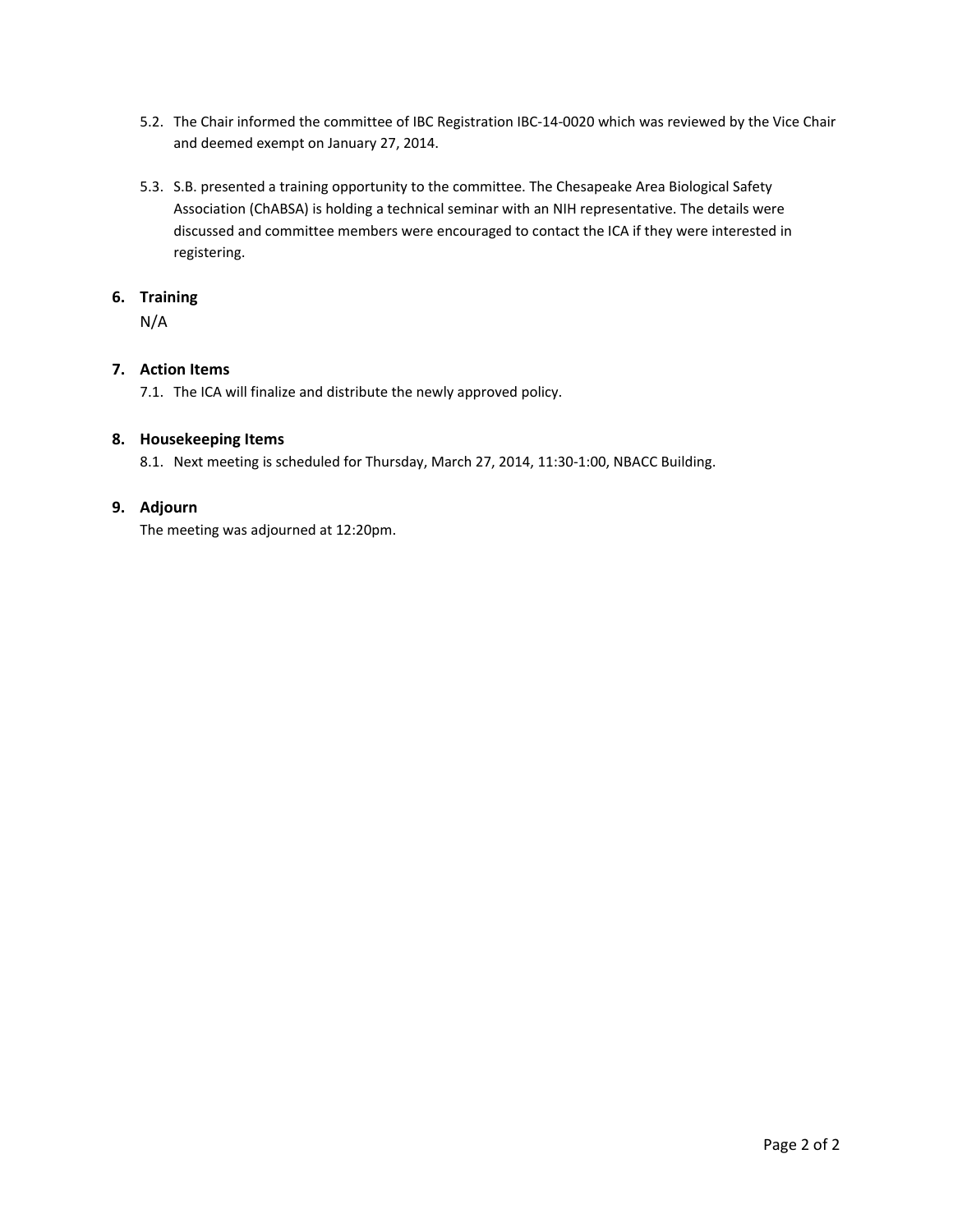

## **June 26, 2014 NBACC 1st Floor Conference Room 11:30 am ‐ 1:00 pm**

| <b>Members Present:</b> |        | <b>Members Absent:</b> |  |  |
|-------------------------|--------|------------------------|--|--|
| N.B.                    | M.J.R. | C.B.                   |  |  |
| R.H.                    | L.P.   | P.L.                   |  |  |
| R.B.                    | J.C.D. | <b>B.C.</b>            |  |  |
| S.B.                    | J.G.   | R.L.                   |  |  |
| <b>Guests Present:</b>  |        |                        |  |  |
| <b>Prepared By: J.O</b> |        |                        |  |  |

## **1. Call to Order**

N.B. called the meeting to order at 11:40 AM.

#### **2. Roll Call**

A quorum was verified.

#### **3. Approval of Meeting Minutes**

The February 2014 meeting minutes were reviewed and approved via email on April 29, 2014. They have undergone the sensitivity review process and are uploaded onto BNBI's website.

#### **4. Ongoing Business**

4.1. None.

#### **5. New Business**

- 5.1. R.H. was introduced as a newly appointed member, replacing J.R.S. as the veterinarian.
- 5.2. The committee reviewed newly submitted registration IBC‐14‐0023. The committee discussed the risks and procedures of the project. A few minor suggested changes and clarifications were requested by the committee. A motion was made by R.B. to require modifications to secure approval of the registration and for the modifications to be returned to the Chair for review. This motion was seconded by S.B. and unanimously approved.
- 5.3. The committee was updated with notification of receipt of recombinant strains, confirmed with a letter from the originating institution dated March 5, 2014.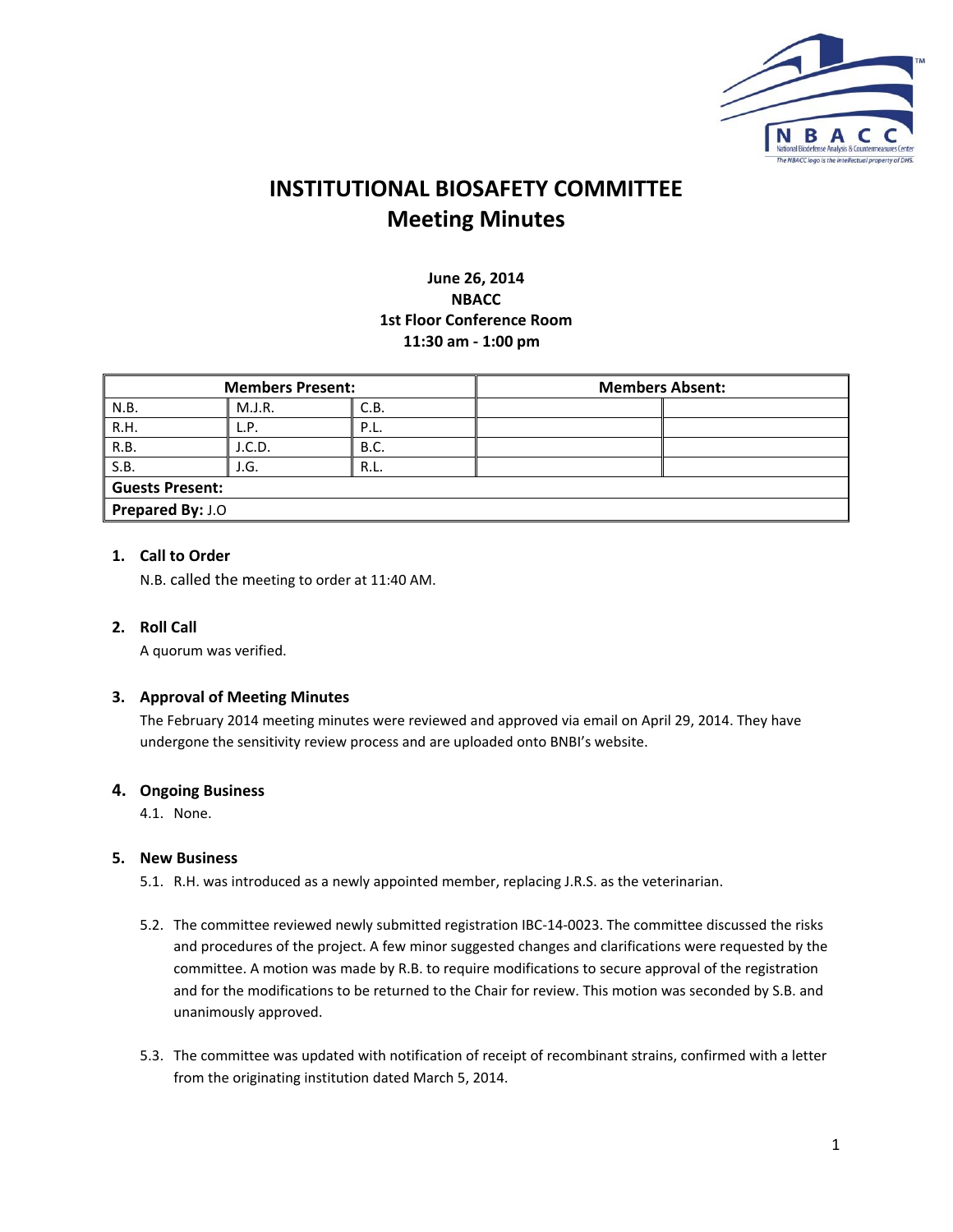- 5.4. Based on a recent policy approved by the IACUC, the ICA drafted a policy concerning PI and Co‐PI Definitions, Eligibility and Authority as they would relate to IBC registrations, which was reviewed by the committee. The committee engaged in a lengthy discussion of the purpose, benefits, and authority of Co‐ PIs and the advantages and disadvantages of implementing this policy for the IBC. There were a few recommended edits and clarifications to the policy; the ICA will make the changes and distribute to the committee for their further input and comments. The revised policy will be reviewed at the next convened meeting. Additionally, it was noted that the term "project lead" on the IBC registration should be changed to "PI" to match with the *NIH Guidelines*.
- 5.5. The ICA and IBC Chair asked the committee to think about NBACC's current process regarding amendments to IBC registrations and how it can possibly be changed to make the process more streamlined and to allow for a way that not all changes would need to come to the full committee for review. Specifically, it was suggested that the committee think about changes that would be considered minor and would not need to be reviewed at a full IBC meeting, in addition to changes that would be considered major and would need to be reviewed at a full IBC meeting. Also discussed was the method to which amendments should be administered, with options being a separate amendment form or changes to the existing approved registration. The committee favored an amendment that changed the existing registration, so that all changes could be captured in one document. The ICA will compile and draft suggestions based on the discussion and information gathered from other institutions and present to the IBC for further review.

## **6. Training**

N/A

## **7. Action Items**

7.1. The ICA and committee will further edit the PI/Co‐PI policy.

7.2. The ICA will draft suggestions and changes to the amendment process to be reviewed by the committee.

#### **8. Housekeeping Items**

8.1. Next meeting is scheduled for Thursday, July 24, 2014, 11:30-1:00, NBACC Building.

#### **9. Adjourn**

The meeting was adjourned at 1:12pm.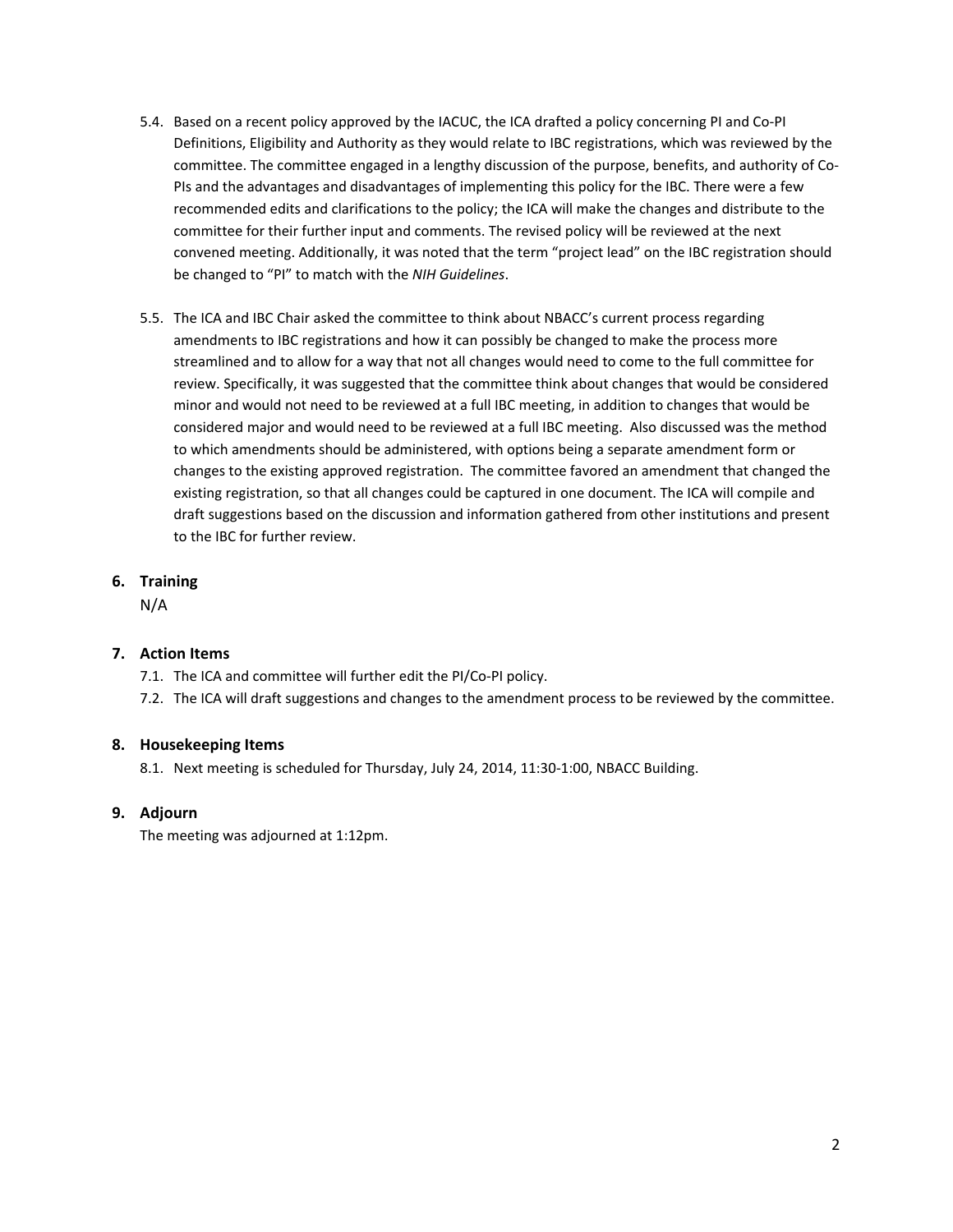

## **August 28, 2014 NBACC 1st Floor Conference Room 11:30 am ‐ 1:00 pm**

| <b>Members Present:</b>    |        |      | <b>Members Absent:</b> |  |
|----------------------------|--------|------|------------------------|--|
| N.B.                       | M.J.R. | R.L. | S.B.                   |  |
| R.H.                       | C.B.   |      | L.P.                   |  |
| R.B.                       | J.C.D. |      | <b>B.C.</b>            |  |
| J.G.                       | P.L.   |      |                        |  |
| <b>Guests Present: N/A</b> |        |      |                        |  |
| <b>Prepared By: J.O</b>    |        |      |                        |  |

#### **1. Call to Order**

N.B. called the meeting to order at 11:34 AM.

#### **2. Roll Call**

A quorum was verified.

#### **3. Approval of Meeting Minutes**

The June 2014 meeting minutes were reviewed. J.G. motioned for approval and M.J.R. seconded the motion. The minutes were unanimously approved.

#### **4. Ongoing Business**

- 4.1. Etiologic Agent Registration The IBC received a copy of an etiologic agent registration on 7/30/2014 and the committee was notified.
- 4.2. The draft PI/Co‐PI policy that was reviewed at June's meeting was edited electronically following the meeting's discussion. The committee agreed to the changes made, and a few additional grammatical edits were requested. J.G. made a motion to approve the policy with the minor edits and M.J.R. seconded the motion. The committee unanimously approved the policy. The IBC Chair will distribute this policy to all PIs.
- 4.3. The ICA drafted a modified IBC amendment process and new amendment form based on discussion and suggestions from the previous meeting. The IBC reviewed the proposed suggestions and discussion ensued. The highlights of the changes from the existing IBC process to the proposed process are: a) Additional categories of changes will be considered "minor" and will be able to go through a designated member review process, which will always consist of the Biosafety Officer (BSO), in addition to one other member, appointed by the Chair; b) Amendments designated as minor will not require a completely new IBC Registration form to be completed, only the new IBC amendment form will need to be submitted,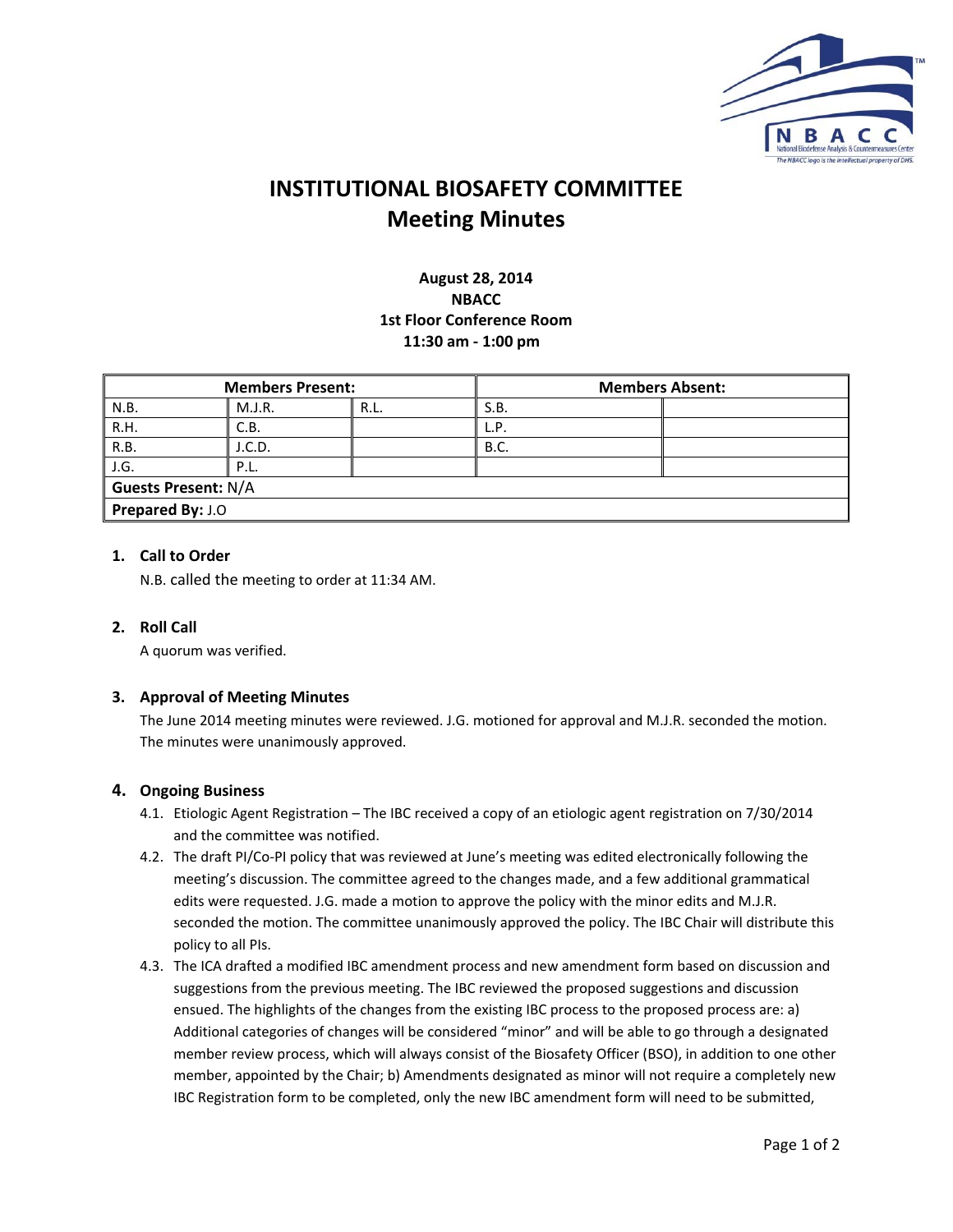which will describe the changes; c) The BSO will be involved in the initial screening of amendments that are submitted; and d) Any amendments may go for full committee review if requested by the designated member reviewers or anyone on the committee. The ICA will make edits outlining this new process in the appropriate IBC SOP(s) and the committee will review these electronically. The ICA will also finalize the new form and replace this in Reliance.

#### **5. New Business**

- 5.1. The committee was updated that an administrative amendment for IBC-14-0018 was approved through Chair Review on August 25, 2014.
- 5.2. The committee reviewed a newly submitted amendment for IBC registration IBC‐14‐0019 in which the PI was changed. No issues were noted or requests for revisions made. A motion was made by P.L. to approve the amendment. This motion was seconded by J.C.D. and unanimously approved.
- 5.3. The committee reviewed a newly submitted amendment for IBC registration IBC‐14‐0023 in which the PI was changed. No issues were noted or requests for revisions made. A motion was made by P.L. to approve the amendment. This motion was seconded by J.C.D. and unanimously approved.

#### **6. Training**

N/A

#### **7. Action Items**

- 7.1. The ICA will finalize the PI/Co-PI policy and the IBC Chair will distribute to all PIs.
- 7.2. The ICA will edit SOPs and forms to incorporate the new amendment process.

#### **8. Housekeeping Items**

8.1. Next meeting is scheduled for Thursday, September 25, 2014, 11:30-1:00, NBACC Building.

#### **9. Adjourn**

The meeting was adjourned at 12:20pm.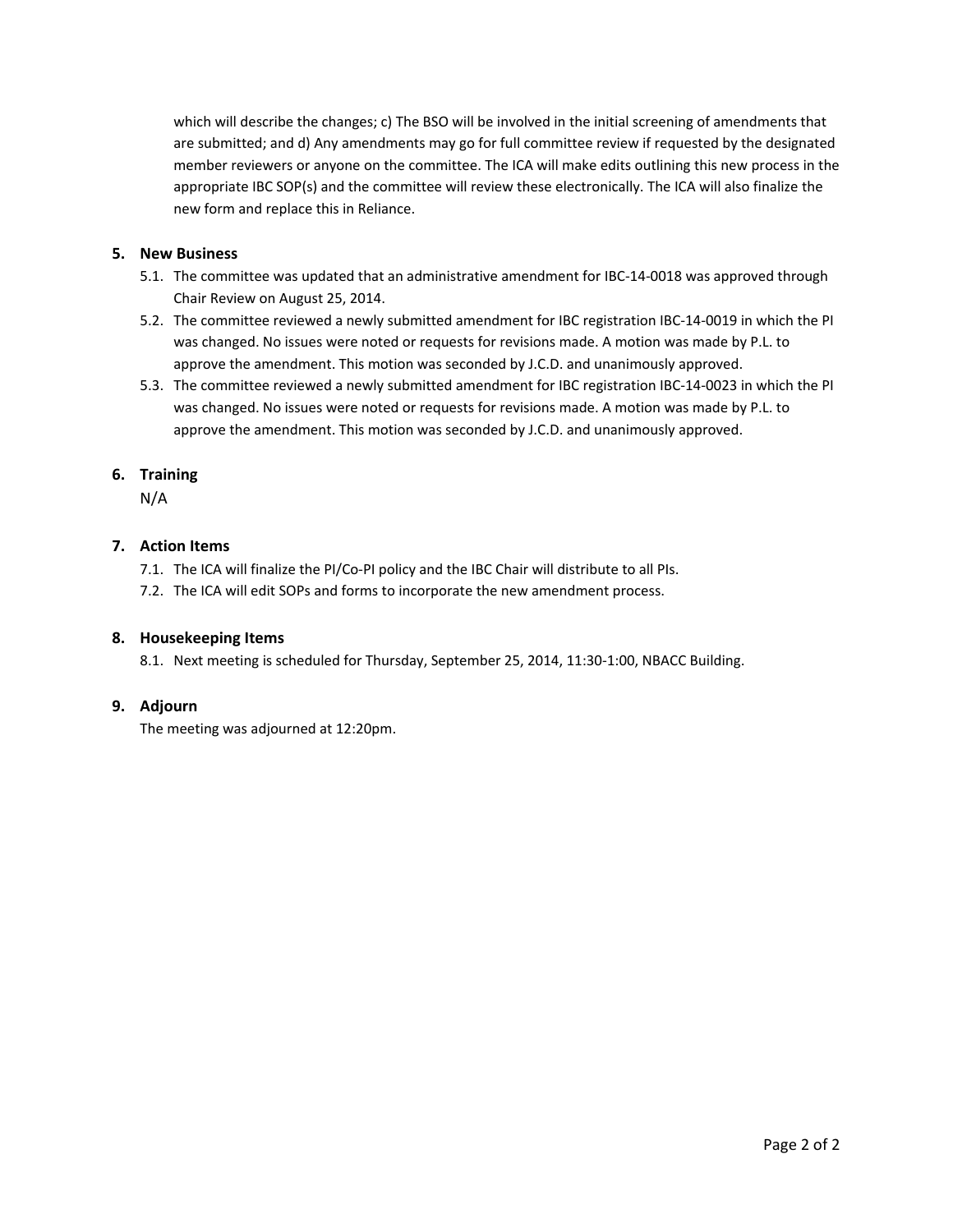

## **September 26, 2014 NBACC 1st Floor Conference Room 11:30 am ‐ 1:00 pm**

| <b>Members Present:</b>    |             | <b>Members Absent:</b> |       |  |
|----------------------------|-------------|------------------------|-------|--|
| N.B.                       | M.J.R.      |                        | R.L.  |  |
| R.H.                       | S.B.        |                        | L.P.  |  |
| R.B.                       | <b>B.C.</b> |                        | C.B.  |  |
| J.G.                       | P.L.        |                        | J.C.D |  |
| <b>Guests Present: N/A</b> |             |                        |       |  |
| Prepared By: J.O           |             |                        |       |  |

## **1. Call to Order**

N.B. called the meeting to order at 11:40 AM.

#### **2. Roll Call**

A quorum was verified. N.B. thanked S.B. and R.B. for their service on the IBC.

#### **3. Approval of Meeting Minutes**

The August 2014 meeting minutes were reviewed. S.B. motioned for approval and M.J.R. seconded the motion. The minutes were unanimously approved.

#### **4. Ongoing Business**

4.1. Edits to the IBC amendment processed discussed in last month's meeting are still in process. These will be submitted to the committee upon completion.

#### **5. New Business**

- 5.1. Etiologic Agent Registration the IBC received a copy of two etiologic agent registrations on 09/22/2014 (#142 and #144).
- 5.2. The committee was updated that an administrative amendment (addition of personnel) for IBC‐14‐0020 was approved through Chair Review on September 17, 2014.
- 5.3. The committee was updated that an administrative amendment (addition of personnel) for IBC‐14‐0021 was approved through Chair Review on September 17, 2014.
- 5.4. The committee was updated that an administrative amendment (addition of personnel) for IBC‐14‐0024 was approved through Chair Review on September 17, 2014.
- 5.5. The committee reviewed a newly submitted amendment for IBC registration IBC‐14‐0018 in which the PI was changed. No issues were noted or requests for revisions made. A motion was made by J.G. to